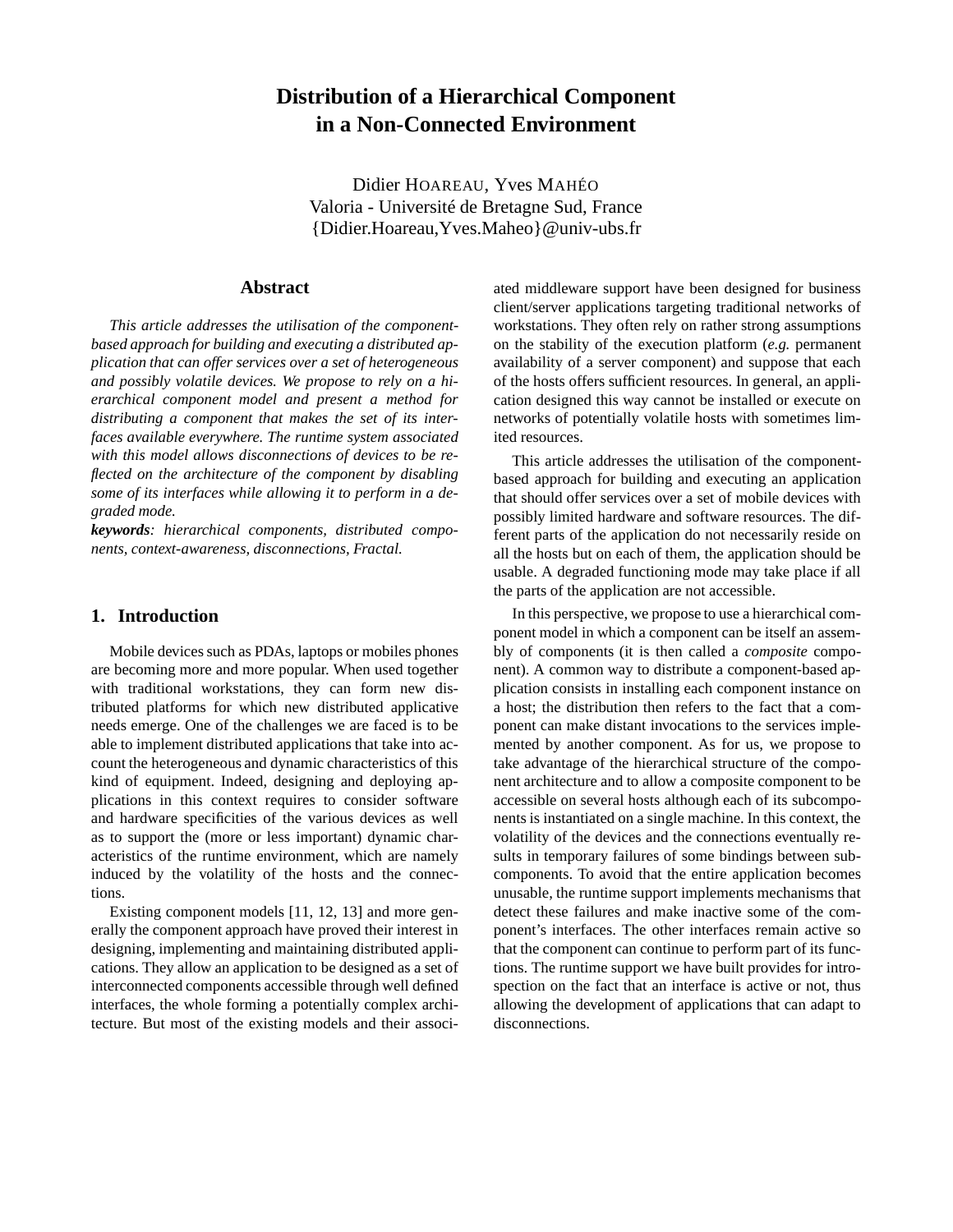This article is structured as follows: we first present the hierarchical component model we have adopted and detail how a hierarchical component can be distributed. Secondly, the notion of active interface is taken up and we precise how it is implemented in the support of our hierarchical distributed component model. The next section gives some details on the prototype we have built based on the Fractal model. Finally we conclude by mentioning some related works and the future research directions we envisage.

# **2. Towards a distributed hierarchical component**

#### **2.1. Hierarchical component**

In a hierarchical component model, composite components provide a uniform view of an application across different abstraction levels. Hence, a composite component represents a more or less complex structure of interconnected components –described by a configuration stored in an architecture descriptor– and thus can be used as a simple component with well-defined required and provided interfaces. Recursion stops with primitive components that correspond to computing units. Components are interconnected through bindings that represent each a link (local or distant) between a required interface and a provided interface.

The notion of composite component is often used at design time and is found in so-called architecture description languages(ADL) [10]. In the applicative framework we have chosen, it is however interesting to also be able to manipulate a composite at execution time. Indeed, it eases the provision for dynamic adaptation mechanisms whose aims are to allow subcomponents to be added, withdrawn or replaced, and bindings between components to be redefined. The hierarchical structure is then a means to take into account several abstraction levels at execution time.

When compared with other models of hierarchical components like Darwin [7] or Koala [14], Fractal [3] offers most of the characteristics we need. We will rely on a subset of this hierarchical component model if the following.

The Fractal model defines a component as being composed of two parts: a membrane (or controller) and a content. The membrane exposes the interfaces (required and provided) of the component and intercepts all the invocations at the interface level. A composite component is defined as a component exposing its content, *i.e.* a set of subcomponents. To each required and provided interface of a composite corresponds the interface of a subcomponent.

Composition in Fractal is done through bindings between required an provided interfaces and through the presence of components inside a composite. The model is recursive: a composite component can itself appears in the content of a composite component.

The initial configuration of the components is described in an architecture descriptor written in Fractal ADL. Standard features of Fractal ADL allow the user to specify namely the details (name, type, implementation,...) concerning the primitive and composite components and the bindings between components. New modules may be added to this ADL to express other aspects related for example to the architecture (*e.g.* inheritance, attributes) or to the deployment (such as the placement directives mentioned below).

A number of control interfaces (as opposed to functional interfaces) are provided in order to introspect an reconfigure the internal features of the component, for example to perform the dynamic addition and withdrawal of bindings between components. The user may add new such interfaces to handle specific reflection mechanisms.

Figure 1 shows the architecture of an application composed of a composite component that contains two primitive subcomponents. Two control interfaces are depicted that are responsible of controlling actions respectively on the subcomponents and on the bindings bewteen subcomponents.



**Figure 1. Internal view of a Fractal component.**

#### **2.2. Distribution of a hierarchical component**

As mentioned in the introduction, we wish to deploy a hierarchy of components on a distributed platform that is characterized namely by its heterogeneity and its volatility. The application components will be distributed on a set of hosts. The placing of the components is performed while taking account of the hardware and software resources available on each host. The way this placement is initially chosen and how it evolves is one of the aspects of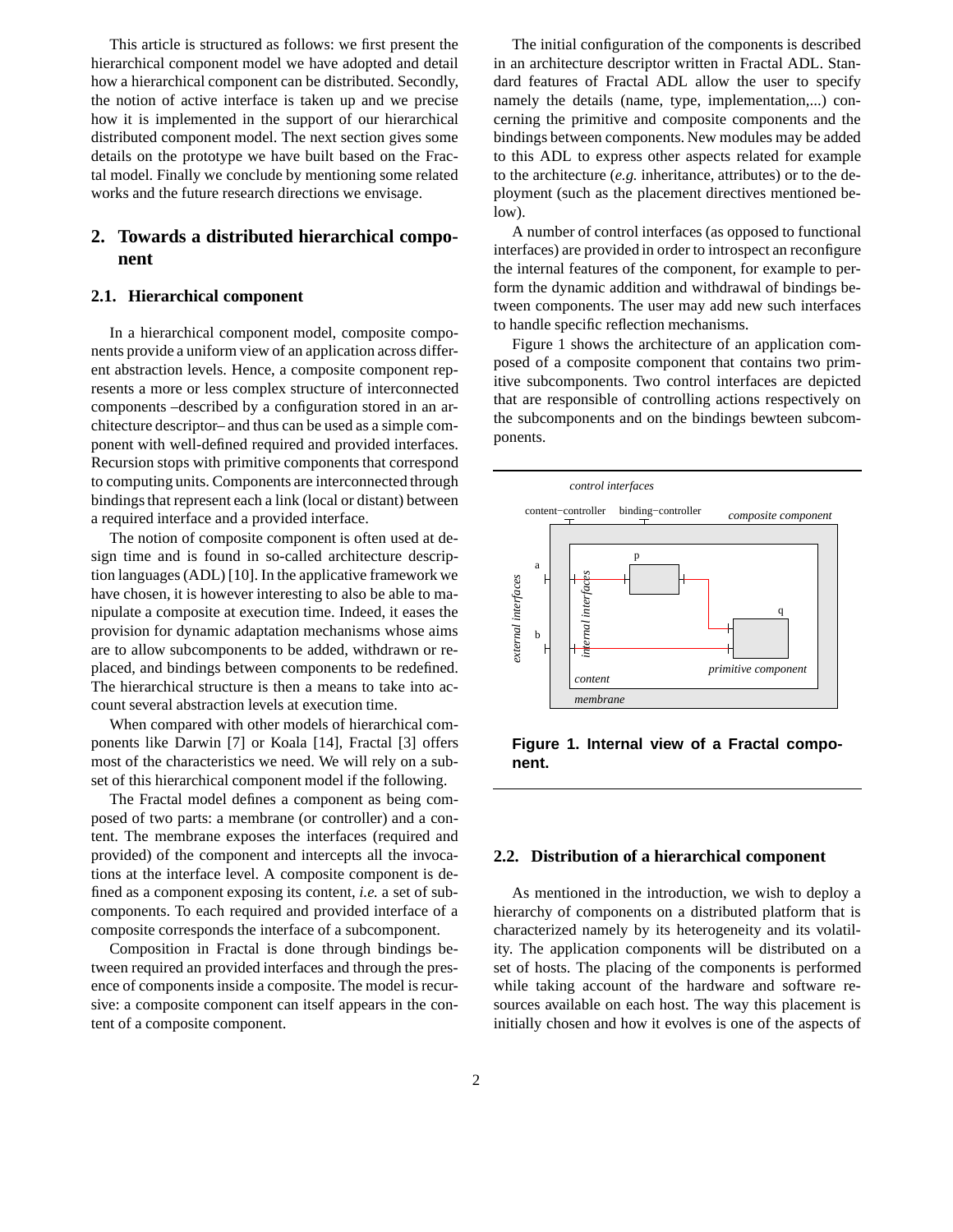

**Figure 2. Distribution of a composite component on three hosts.**

our project but is not detailed in this paper. We will focus on describing the mechanisms allowing a distributed execution of hierarchical components.

In our approach, the architecture of a component is coupled to its placement and this relationship is dealt with differently for composite components than for primitive components. As far as distribution is concerned, a primitive component executes on one host whereas a composite is possibly physically distributed on a set of different hosts. This mainly allow the services implemented by a composite to be invoked on more than one host.

A single instance corresponds to primitive composite. On the contrary, an instance of composite may be replicated. In a context of dynamicity and therefore as new hosts may appear, the target set of this replication should not be considered as fixed. However, forsimplification reasons, we will consider here that it is explicitly defined in the architecture descriptor. In this descriptor, a single host is associated with a primitive component whereas a set of hosts is associated with a composite component. The set of hosts associated with a given composite component must be a subset of the set of hosts associated with the including component. If no set is specified, the placement set is inherited from the including component.

A composite component  $c$  is distributed over a set of hosts  $M$  if it exists on every host of  $M$  an instance of  $c$ . All the instances of  $c$  are created according to the directives found in the architecture descriptor. At execution time, each instance of  $c$  maintains locally the configuration of its subcomponents. Hence, a distributed composite component  $c$ distributed over M respects the following properties:

• The provided and required interfaces of  $c$  are accessible on all the hosts  $m_i$  of M. These interfaces are those defined in the architecture descriptor.

 $\bullet$  let c be a composite component that contains a single *primitive* subcomponent p. It exists a single host  $m_i$  on which p executes. For every host  $m_j \in \mathbb{M}$  ( $j \neq i$ ), it exits  $c_i$ , an instance of c on  $m_i$ . Each  $c_i$  holds a distant reference to p.

Each instance that represents the same composite is locally responsible for the architectural configuration of the composite. Figure 2 carries on with the example of the composite component described in Figure 1. It depicts its distribution on three hosts. If, during execution, host  $m_1$  becomes unaccessible from  $m_2$  and  $m_3$ , component p cannot be referenced any longer. However, for  $m_2$  and  $m_3$ , binding to q is still possible. On  $m_2$  and  $m_3$ , one can still access to the services offered by  $q$  through interface  $b$ . Indeed, the interfaces of the component are available on each host. Invoking methods on these interfaces still poses problems when the subcomponents are not accessible. Indeed, instantiating the composite on all the hosts makes possible the use of its provided interfaces on each host. However, due to network disconnections, on a given site, an access to a distant primitive component can be interrupted. Consequently, an invocation method in this case is likely to raise some kind of network exception.

This problem is not specific to our approach but appears as soon as distant references are used, that may point to unaccessible components at any time. In order to prevent invocations that may not complete because of disconnections, we introduce the notion of active and non active interfaces. We propose to add a control interface to components to allow introspection on the state (active or not) of its provided and required interfaces.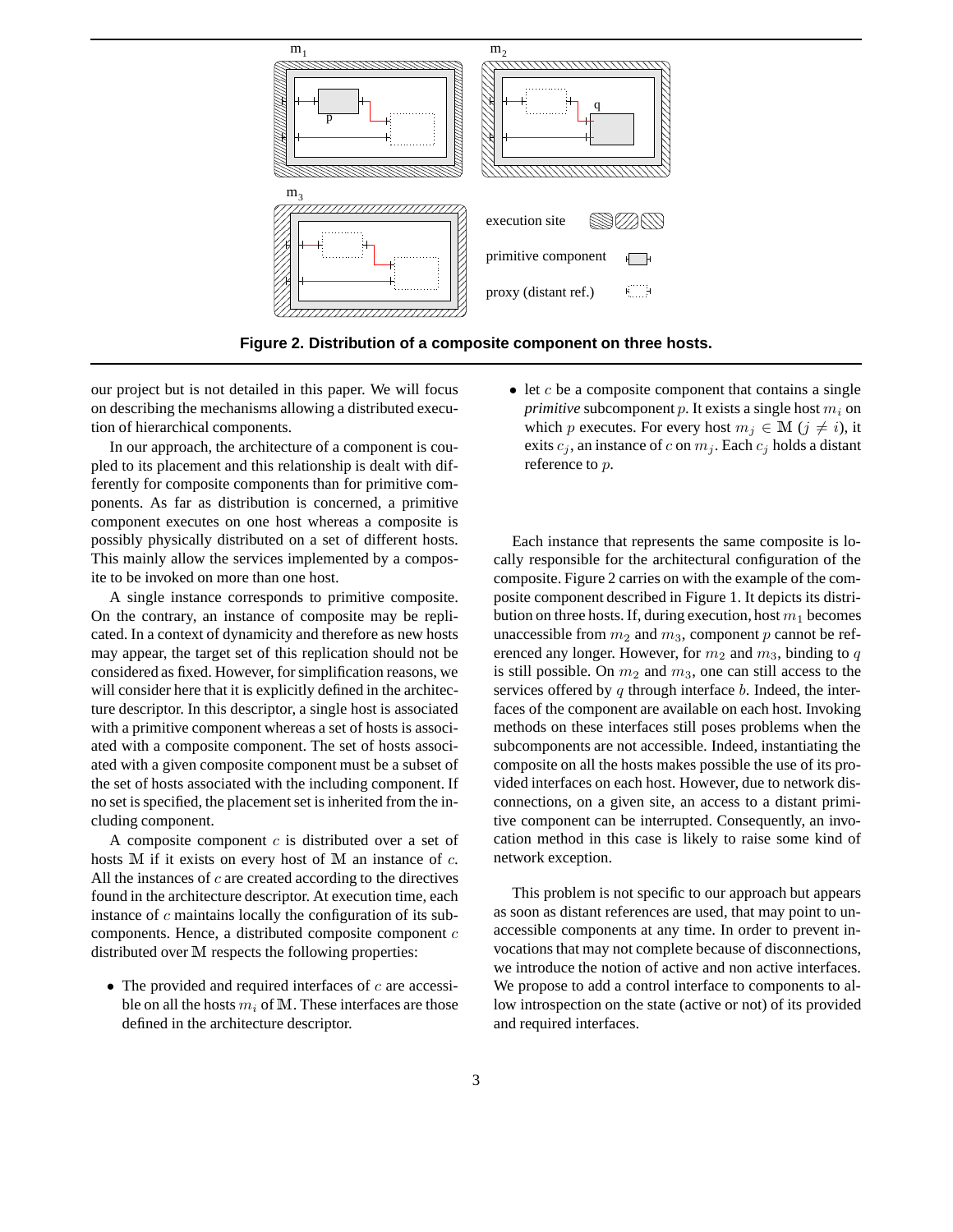# **3. Active Interfaces**

The life-cycle of a component is significantly tied to the one of the components it requires: for a component to be activated (*i.e.* it is safe to invoke any method defined in its interfaces) it must have all its required interfaces bound. As in a dynamical environment disconnections have to be taken into account, this approach can be severely disadvantageous. We may not want a component to be deactivated even if all of its (required) interfaces are not bound. In this case the component still offers a service but in a degraded mode.

Figure 3 shows an assembly of components that points out the two parts of its architecture that are independent. Dependencies between required interfaces and provided interfaces for composite component **A** are represented by a graph. So, if a primitive component of graph grA becomes unavailable, we can still make safe method invocations on interface  $a_2$ . Interface  $a_2$  is being kept active whereas  $a_0$ and  $a_1$  have to be *deactivated* to prevent failures of method invocations on these provided interfaces.

Our previous example introduces the notion of active interface. Indeed the activity of an interface representsits state regarding method invocations. An *active* interface delegates a method invocation to the component owning this interface.

A provided interface is active if it is bound to a provided interface which is also active. A provided interface is active if:

- for a primitive component: all its required interfaces are active;
- for a composite component: the provided interface of the corresponding subcomponent is active.

Inactive interfaces are defined by taking the negative form of the previous clauses. We can notice that the deactivation of only one required interface of a primitive component makes all of its provided interface inactive. This is due to the lack of *a priori* explicit information to describe dependencies between provided interfaces and required interfaces within a primitive component. To some extent, this problem could be alleviated by declarative features or by code analysis.

Consequently to our characterization of the state of components, the state of a composite component is independent of the one of its required interfaces. It is by the analysis of the hierarchical structure of the architecture that the dependencies are revealed. Indeed, the activation or the deactivation of an interface is propagated through the architecture. In a dynamical environment, disconnections will affect the component structure by inducing breaks of binding. Conversely, the appearance of a component of the architecture

(after a disconnection) will result in the creation of some binding(s) and thus the activation of some interface(s).

We can use the hierarchical structure of our model to update the state of the architecture regarding interfaces. When a primitive component activates or deactivates its provided or required interfaces, this information is propagated to the corresponding enclosing composite component. The latter, which has a global view of its sub-architecture (in terms of bindings between subcomponents) is in charge of activating or deactivating the corresponding interfaces of the involved components.

We can also use active interfaces in the reconfiguration of an application by replacing the implementation of a component by an other one. We have to isolate the part of the architecture affected by this modification in order to perform the substitution at runtime. The technique that consists in stopping the composite component which contains the subcomponent to be substituted may be disadvantageous because dependencies between provided and required interfaces are not taken into account. For example, the substitution of component **H** of Figure 3 requires that the provided interfaces of  $\mathbf{H}$  ( $h_0$ ) be deactivated. This will gradually cause the deactivation of  $d_0$  (component **D**) and  $c_0$ (component **C**). We can thus call methods on interface  $c_0$ which is still active.

# **4. Implementation**

#### **4.1. Extension of the Fractal component model**

We have implemented a middleware support for hierarchical distributed components by extending Julia [3], a Java implementation of the Fractal component model. Active interfaces have been realized thanks to the addition of a new controller to the primitive and composite components. As mentioned in section 2.1, controllers in the Fractal component model represent non functional operations (functional interfaces are directly bound to the business code of the components). The specification [3] defines some control interfaces to manage the bindings between components, subcomponents etc. Our new controller is in charge of maintaining up-to-date the state of the required and provided interfaces. It also allows the activation and the deactivation of any interface of the component. Propagation within the architecture is based on the dependencies between interfaces, which are explicitely declared with the binding clause in the Fractal architecture descriptor.

The controller prevents method invocations on the inactive interfaces of the component. To do so, method reification has been performed by using the interceptor mechanisms of Julia (MetaCodeGenerator). If an interface is inactive, the current strategy consists in stopping the method calls during a parameterizable amount of time and in throw-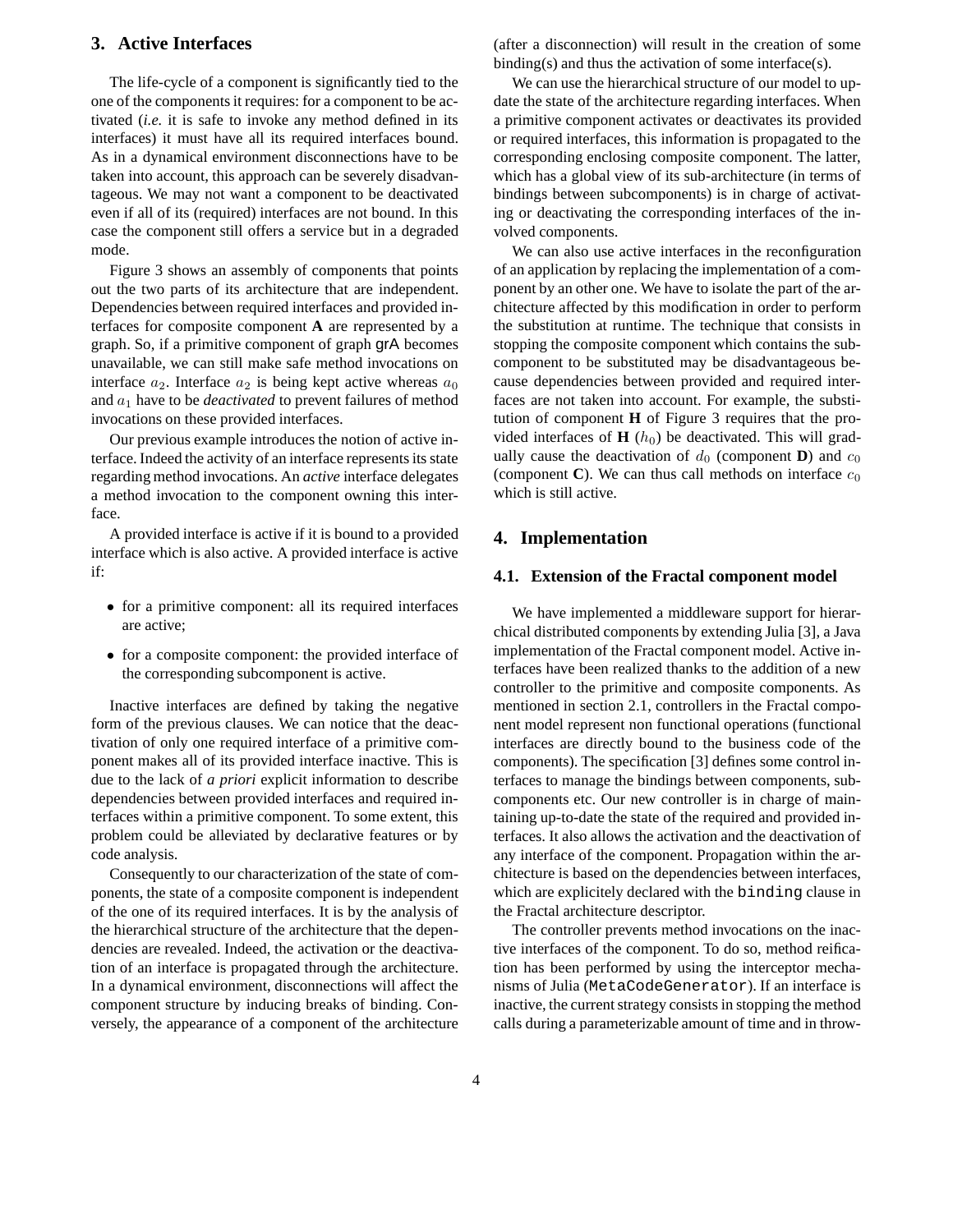

**Figure 3. Dependencies between provided and required interfaces within a composite component. Graphs grA and grB emphasize the sub-architecture that can be isolated.**

ing an exception if the interface has not been activated after this time. This default behaviour can be modified, as illustrated in the next section.

The support for managing active and inactive interfaces relies on the mixin mechanisms offered by Julia that allow code insertion in the membrane of the component, according to the aspect oriented programming approach. Thus it is possible to take into account this kind of interface in any application implemented with Julia, independently of our execution platform. The components are then endowed with an API for discovering the state of the interfaces (active or not) and the dependencies between interfaces.

The appearance of components results in an automatic reconfiguration of the bindings between components like in [4]. Due to interception mechanisms, the propagation time for the deactivation of an interface in the hierarchy is linear with the depth of the hierarchy. We have improved the default behaviour of our prototype by adding to each membrane the dependencies between provided and required interfaces. So, when a required interface becomes inactive for a composite component, we can directly exploit the list of the provided interfaces which have to be deactivated. For example, if component **I** of figure 3 becomes unavailable, interface  $c'_0$  is deactivated but instead of propagating this information to component **C**, we can directly deactivate interface  $c_1$ . Although this optimization is beneficial in complex architectures, we have now to manage methods calls that have not been captured between the moment we deactivate a required interface and its corresponding provided interface.

#### **4.2. Context-awareness**

Disconnections have been taken into account thanks to D-RAJE (*Distributed Resource-Aware Java Environment*) [8], an extensible Java-based middleware developed in our team. D-RAJE makes it possible to model and to monitor resources in a distributed environment. With this middleware, hardware resources (*e.g.* processor, memory, network interface...) or software resources (process, socket, thread, directory...) can be modeled in an homogeneous way. Like in a previous work on parallel components [9], D-RAJE has been extended in order to model components and bindings as resources. It is thus possible to discover the existence of a component, to look for a specific component and to collect information on the state of a component and its interfaces. Information can be obtained by direct observation or by being notified after subscription to interesting events concerning specific components.

When a physical disconnection or a reconnection occurs (*i.e.* at the network level), the bindings between components as well as the state of the interfaces are modified accordingly. For this purpose, we use the D-RAJE NetworkLink resource that models the physical link between two hosts and maintains information about the state of the network connection. We have added the RemoteBinding resource that models the binding beetween components. Each NetworkLink resource is related to one or more RemoteBinding resources. D-RAJE monitors are created on NetworkLink resources so that the state of the RemoteBinding re-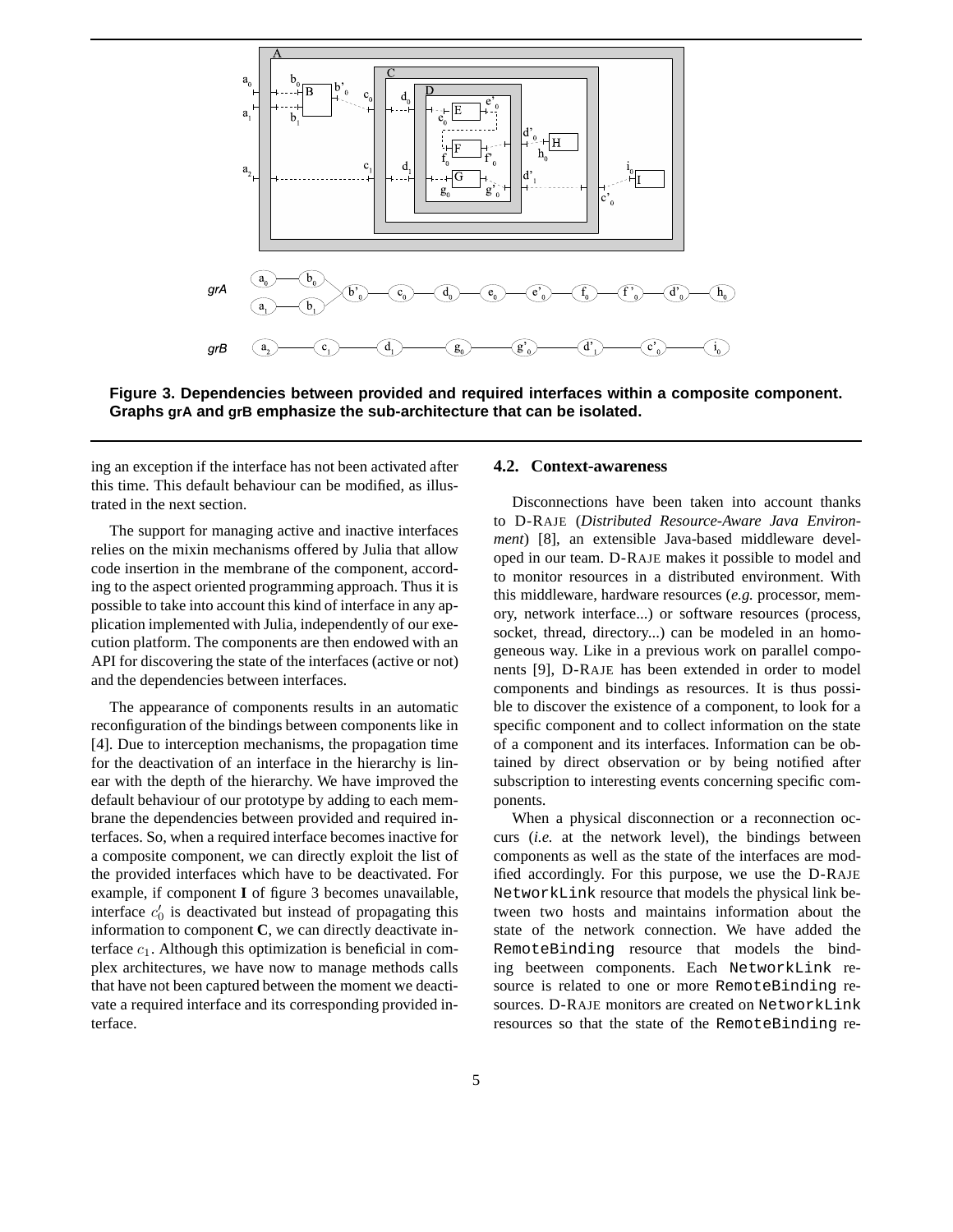

**Figure 4. Management of remote bindings with resources in D-RAJE.**

sources are modified when the corresponding network link fails. The event on the change of a RemoteBinding resource is captured with the result that the Fractal binding is withdrawn and the corresponding interfaces are deactivated. Conversely, when a monitor on a NetworkLink resource detects that the network becomes up again, it notifies the RemoteBindings resources. As previously, this results in reestablishing the broken Fractal bindings an activating the corresponding interfaces.

In D-RAJE, a naming system gives any resource a unique identity. This allows us to identify each instance of a distributed composite component. So, when a network connection becomes available, our system can discover all the instances of the same composite component and reestablish a binding if needed.

Figure 5 illustrates how we can use our API to manage strategies according to the state of the interfaces. In this example, the programmer decides to wait for the reconnection before invoking a method on an inactive interface.

## **5. Related works**

Our project is focused on providing facilities to support distributed component-based applications that can adapt themselves. Among other works sharing this goal, few consider the use of a hierarchical distributed component model and the management of disconnections at the same time.

Our approach has some similarities to [5, 1]. These works aims at providing general adaptation mechanisms applied to hierarchical component-based applications. More specifically, in [6] adaptation to disconnections is discussed but for the Corba Component Model [13] which is a flat component model. In order to guarantee continuity of services, the authors have introduced « disconnected components » whose role are to perform the logging of methods calls and reconciliation when disconnections occur. It is not

```
// Obtain a reference on our controller
CubikController kcontroller
       = Cubik Controller ) comp. get F c Interface (
                                 " cubik – c o n t r o l l e r " ) ;
// Get the state of the client interface
\frac{1}{\sqrt{2}} named " c l t I t f
i f ( k c o n t r o l l e r . g e t F c It f S t a t e ( " c l t I t f " )== f a l s e ) {
   // Manual management of the disconnection
  RemoteBinding rb =
     k controller.getRemoteBinding ("clientItf");
  k while (!rb. getState ()) {
    // Waiting for the interface activation
  }
   // Now we can do the invocationclientItf.something ();
}
```
## **Figure 5. Introspection on the state of an interface.**

envisaged that services are maintained (even in a degraded mode) when disconnections occur.

The notion of hierarchical components physically distributed over several hosts is also discussed in [2] where an implementation of the Fractal component model, using the Proactive library, is presented in order to provide Grid components. Although they are not explicitly dealt with, disconnections are taken into account to some extent thanks to the use of Proactive asynchronous communications between components.

The Gravity project [4] is based on a service-oriented component model. In this approach, the bindings between components are considered as dependencies between services (like in the service oriented approach). So, automatic adaptation can be done within a component composition according to the services' availability. The availability of one or more services required by a component results in valid